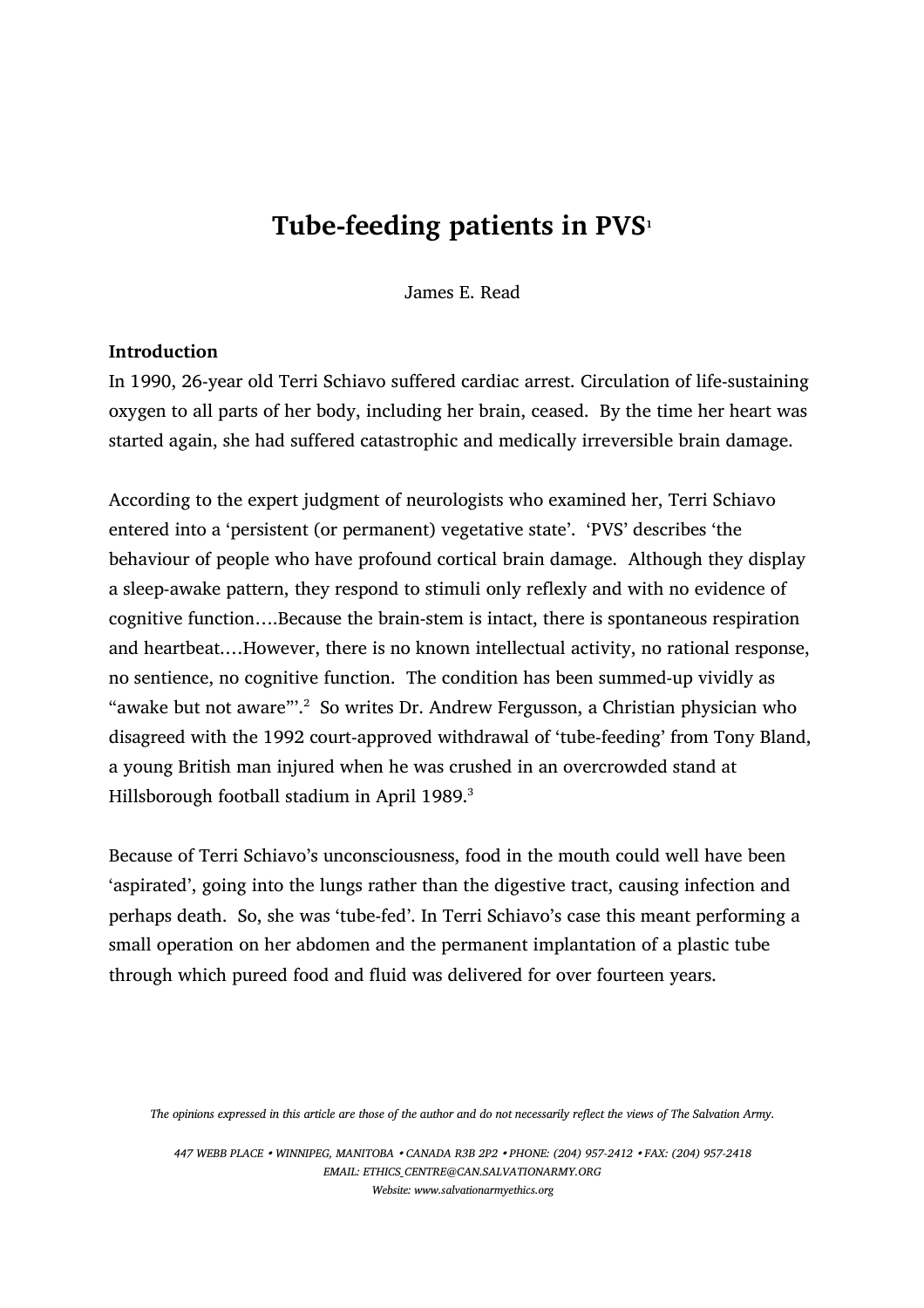Although there were many factors that contributed to their long-term survival (things such as attentive care of their skin), the public debate in both Bland's and Schiavo's cases focused on the issue of 'tube-feeding' or 'artificial nutrition and hydration'. The key question was whether it is morally permissible for 'tube-feeding' to be discontinued on anyone who is in the kind of condition Tony Bland was in by 1992 or Terri Schiavo was in by 2005.

Contrary to a number of people (some of them Christian thinkers I admire), I believe it is. What follows is an attempt to sketch some of the arguments that separate us, and an implicit invitation for others to join a conversation that will lead us into further truth. For manageability's sake, I will highlight just four alternatives and then set out my own thoughts.

# Four approaches

First, there are those for whom the answer hinges on the patient's 'autonomous wishes'. According to this way of thinking, if persons in full possession of their reasoning powers declare that they would not want to be 'tube-fed' if they were ever permanently unconscious, then it would be a violation of their moral rights if others imposed tubefeeding on them. That's why many people think Terri Schiavo's case would have been much less complicated if she had left a 'living will' or 'advance directive'.

Second, there are those who think the question of what Terri wanted is morally secondary or irrelevant. For them the fundamental moral issue is that human life is 'sacred', that it is given by God and may only be ended by God. The human responsibility is to protect, preserve and prolong life.

According to the Orthodox Jewish bioethicist Benjamin Freedman, 'In spite of scanty Biblical warrant, a clear norm was established in Judaism that persons are obliged to preserve and protect their lives'. Freedman shows how traditional Jewish ethics ranks the obligation to preserve life above the principle of patient autonomy:

447 WEBB PLACE WINNIPEG, MANITOBA CANADA R3B 2P2 PHONE: (204) 957-2412 FAX: (204) 957-2418 EMAIL: ETHICS\_CENTRE@CAN.SALVATIONARMY.ORG Website: www.salvationarmyethics.org

The opinions expressed in this article are those of the author and do not necessarily reflect the views of The Salvation Army.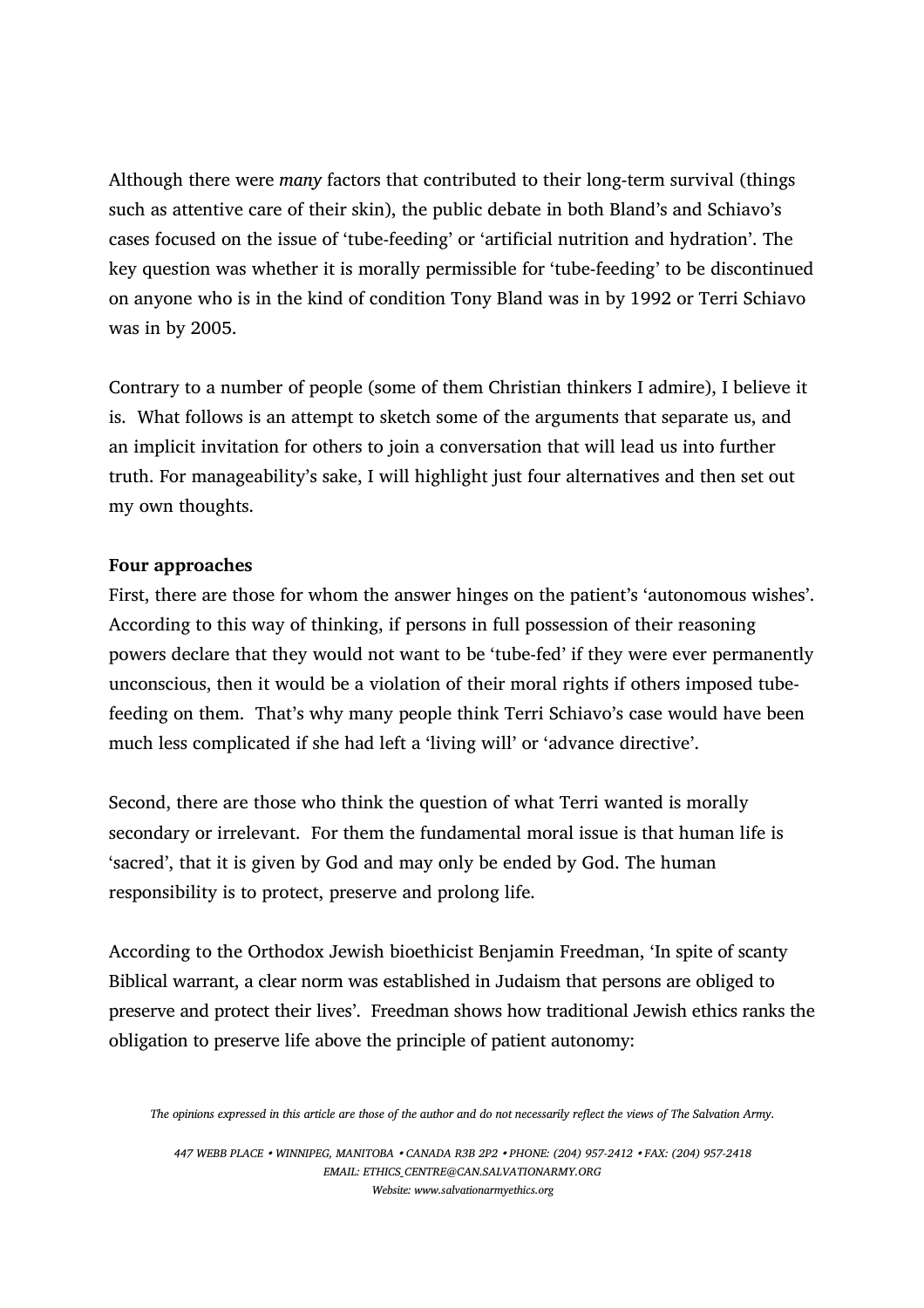The central principle underlying the concept of informed consent is the value of autonomy. However, the power of this value is limited according to the view of halakha. In the halakhic understanding, there is a duty upon the physician to heal, and a duty upon the ill person to be healed, and therefore the entire value foundation underlying the principle of informed consent is almost totally nullified. … The ill person who refuses treatment in case of danger is coerced, and [his express refusal] is not accepted; all that is needed to save life is done, even against the ill person's will.<sup>4</sup>

Third, there are those who believe that the critical factor is the relative benefits and burdens of 'tube- feeding'. One of the standard questions in medical ethics is whether a particular treatment would be in the best interests of a particular patient. If treatment would provide no benefit, or would be harmful or burdensome to the patient, or is outweighed by greater goods with which it is interfering, that is a reason for forgoing or discontinuing the treatment, even if by so doing, the patient's death ensues. Some (more utilitarian in their thinking) have argued that we ought not only to balance the benefits and burdens to the PVS patient but also include the benefits and burdens imposed on others.

A fourth perspective argues that there is something special about 'feeding' that means that we shouldn't evaluate it on the same basis as other medical treatments. This claim is at the heart of the very influential 'papal allocution' issued by Pope John Paul II in March 2004. He said: 'The sick person in a vegetative state…has a right to basic health care (nutrition, hydration, cleanliness, warmth, etc.) and to the prevention of complications related to his confinement to bed….The obligation to provide the "normal care due to the sick in such cases"…includes, in fact, the use of nutrition and hydration'.<sup>5</sup>

## An Integrated Alternative

My view draws on but differs from all of these.

I grant that 'autonomy' is a factor. It certainly matters what Terri Schiavo said about continuing to tube-feed her; but that alone should not be determinative. The courts

447 WEBB PLACE WINNIPEG, MANITOBA CANADA R3B 2P2 PHONE: (204) 957-2412 FAX: (204) 957-2418 EMAIL: ETHICS\_CENTRE@CAN.SALVATIONARMY.ORG

The opinions expressed in this article are those of the author and do not necessarily reflect the views of The Salvation Army.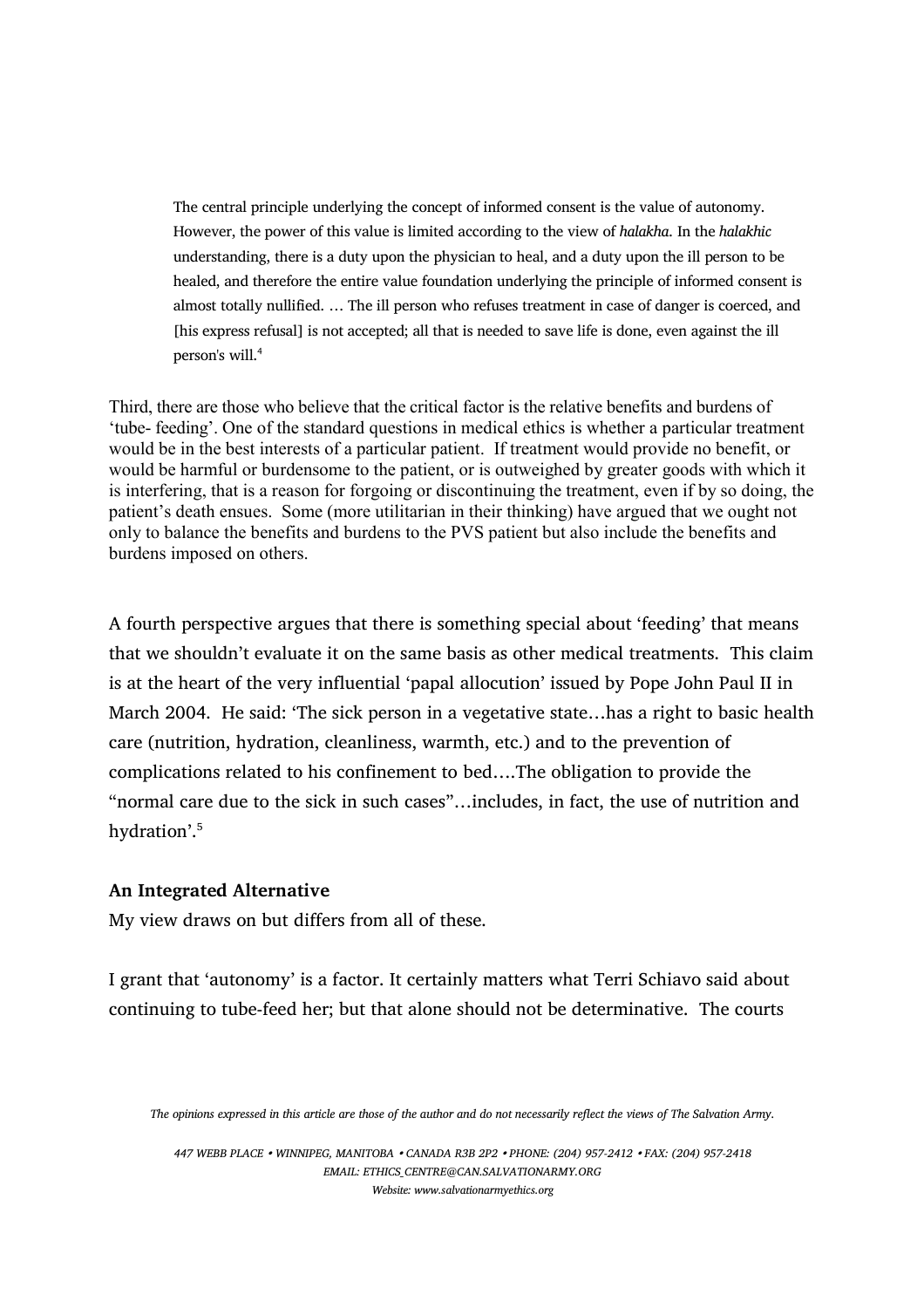(stretching a point, I think) determined that Schiavo had voiced a conviction about these matters<sup>6</sup>, but how many 26-year olds are likely to have done so?

I also grant that the sanctity of human life is a factor. It matters to me that we treat embodied human life as a divine gift whose value is not determined by how intelligent or how healthy or how productive it is. Human lives are not to be abandoned because we think them of insufficient quality. At the same time, I do not believe that Christian ethics obligates us to do everything possible to maintain and prolong human life. As great a gift as life is, it is permissible to set limits on the lengths to which we go to preserve it. It is permissible – indeed it is in some instances mandatory – to set other goods or other duties above the prolongation of life.

I think this is a critical point in Christian ethics. We know that Jesus did not make the prolongation of his life or the lives of others around him his highest goal.

As for the question of benefits and burdens, we ask: by 2005 was 'tube-feeding' continuing to benefit Terri? Was it doing her any good? Was it, on the contrary, 'medically futile'?

When I looked at the internet video of Terri, I admit that it appeared as if she was looking at her mother. It was eerie. I defer to the experts in neurology, however, when they say that the best evidence they have is that such phenomena are attributable to the autonomic nervous system whose control centre is the brain stem, not the brain cortex (the physical infrastructure that supports bodily consciousness in human beings). Because of the destruction of her cortex, Terri was not aware of herself or her surroundings. She could not feel the warmth of her room or feel the nurses' touch when she was being washed. She could get no satisfaction from the food put into her stomach, and she could feel no thirst if her body was not 'hydrated'. She could not be happy that people were continuing to be at her side. On the other side, she could not experience suffering either. In the days between the discontinuation of her 'tubefeeding' and her death, she felt no pain.

The opinions expressed in this article are those of the author and do not necessarily reflect the views of The Salvation Army.

447 WEBB PLACE WINNIPEG, MANITOBA CANADA R3B 2P2 PHONE: (204) 957-2412 FAX: (204) 957-2418 EMAIL: ETHICS\_CENTRE@CAN.SALVATIONARMY.ORG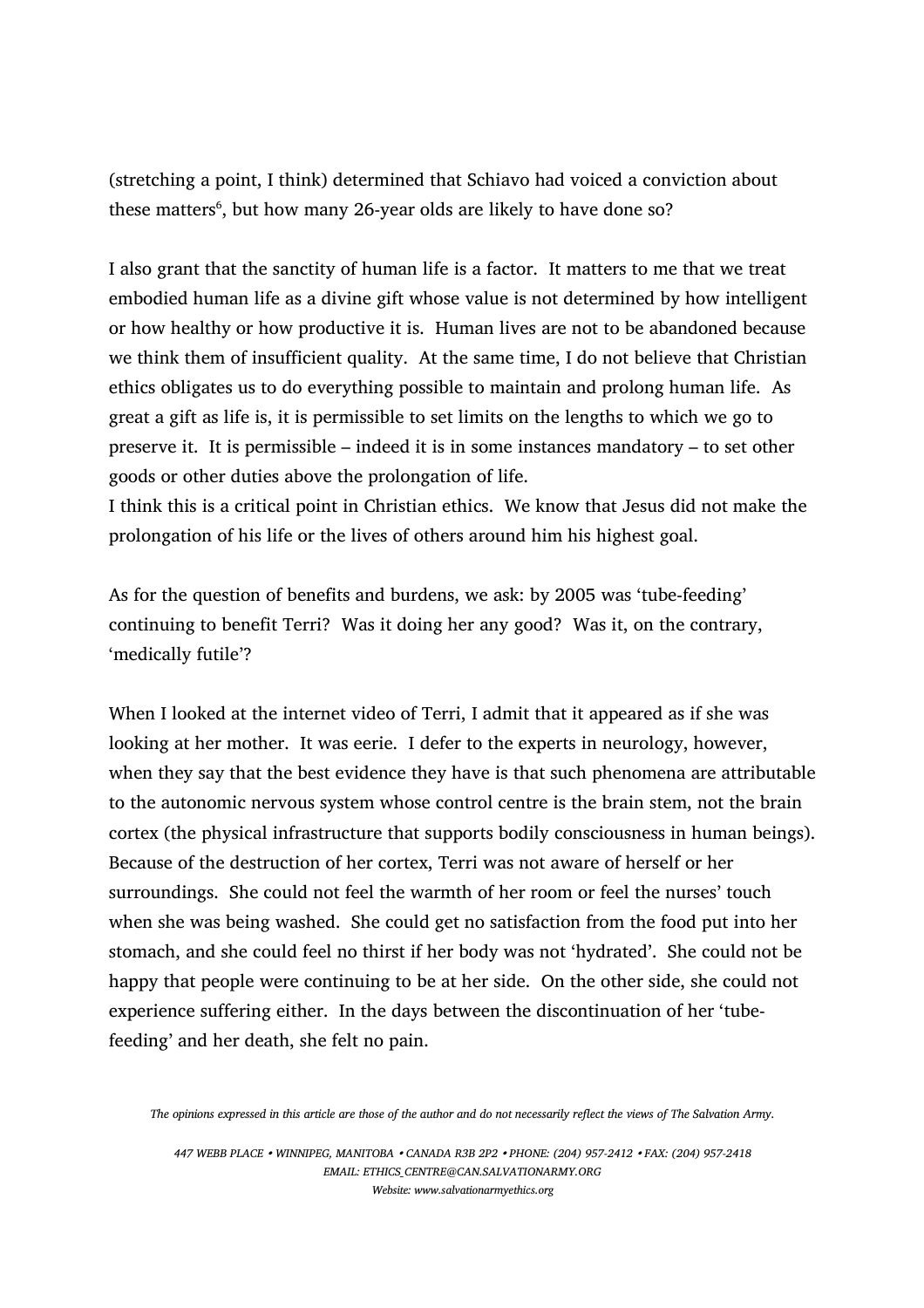What fifteen years of 'tube-feeding' did was to keep Terri Schiavo alive. In that sense it was not futile. But did it benefit her? Did it do Terri any good?

What you say about this may depend on what you think about some other possibilities that could have happened to Terri Schiavo. Suppose she had developed a serious bacterial pneumonia (as could happen to people who are permanently bedridden and 'tube-fed'). Would the administration of antibiotics have been obligatory? They would likely have cured the pneumonia; and if not given, the pneumonia could have become fatal. In that sense antibiotics would not be futile. But if Terri's doctor recommended not treating the pneumonia, would the doctor be guilty of harming the patient? Or suppose that Terri developed breast cancer that had advanced by the time it was detected. If that happened to you or me, surgery or chemotherapy or radiation therapy would be the order of the day, since it would not be in our interests to let us die of a cancer for which there is a highly effective treatment. But would surgery on Terri be called for? Would it be in her best interests just as it would be in ours?

My sense of it is that Terri would not be benefited by antibiotics or cancer treatment. How then, is discontinuing 'tube-feeding' different? From the standpoint of patient benefit, I cannot see that it is.

Which brings us to an idea that may be inside that papal allocution<sup>7</sup>. I have been struck by the number of people who fear that a dying relative might 'starve' to death. Specialists in palliative care do (as they must) explain how appetite often abates as a person enters a dying phase or how giving food or fluids to the person dying of cancer might actually make them feel much worse. In the case of a patient who, like Terri Schiavo, is irreversibly unconscious, nurses and doctors explain that their loved one will not be able to eat or drink and will feel no effects from being tube-fed. Still families can have a hard time simply acceding to what is said.

The opinions expressed in this article are those of the author and do not necessarily reflect the views of The Salvation Army.

447 WEBB PLACE WINNIPEG, MANITOBA CANADA R3B 2P2 PHONE: (204) 957-2412 FAX: (204) 957-2418 EMAIL: ETHICS\_CENTRE@CAN.SALVATIONARMY.ORG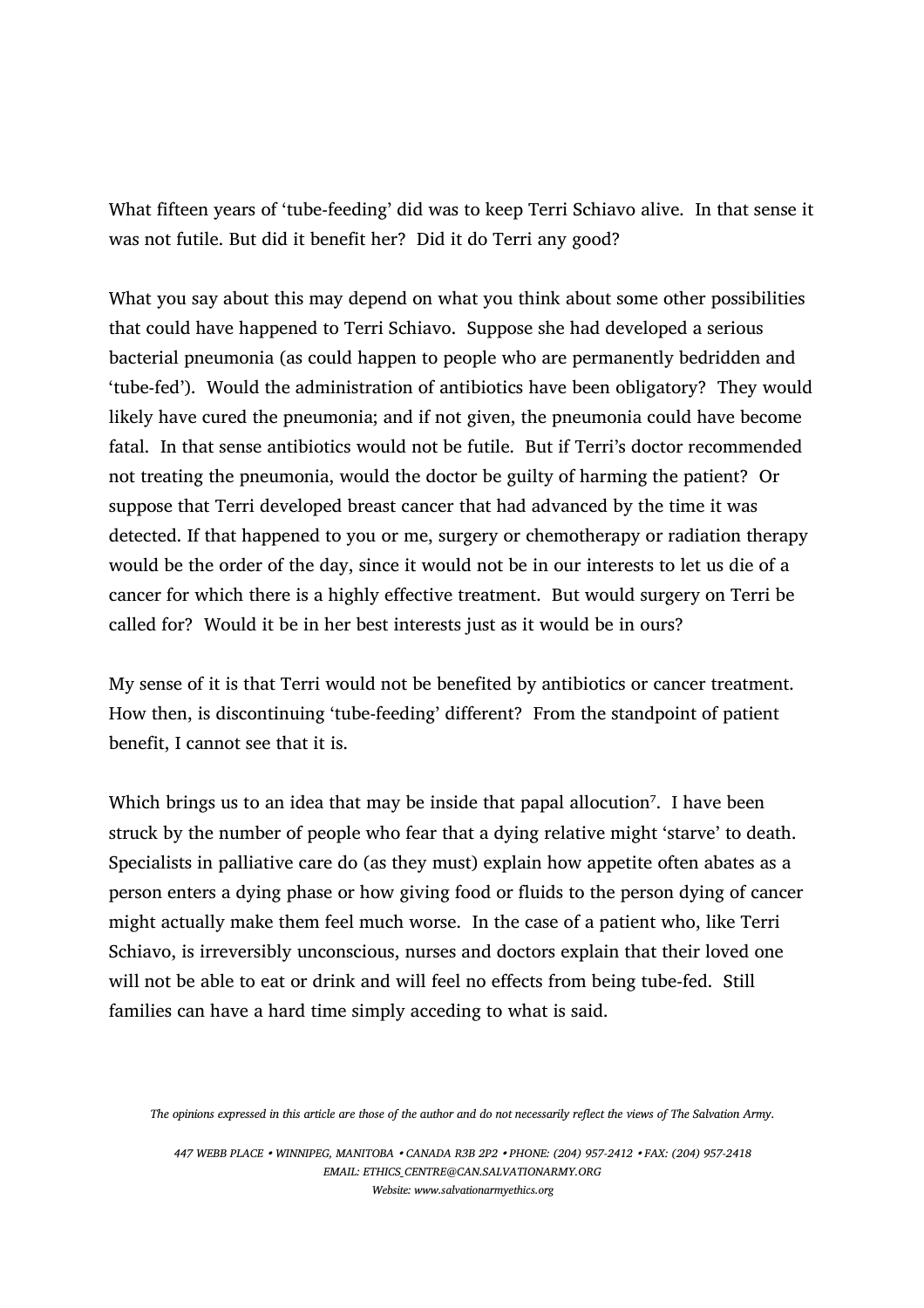I believe this may be because of the significance that providing food and water has in human community. It's not just about the physical benefits, but about the grace, the hospitality and human caring that is incarnated in 'table fellowship'. Christians of all people should understand this.

The point can be made equally well using an example other than feeding. Suppose someone had proposed to leave Terri Schiavo naked in her bed on the grounds that, being unconscious, she wouldn't be embarrassed by her nakedness and putting a hospital gown on her yields no benefit. I hope we'd be scandalized! Some things are things to which one has a right on the basis of human dignity. As the example shows one can be disrespected and excluded from the circle of care even if one doesn't know this is happening, and even if one lacks the capacity to know it is happening.

I think this is an ethically intriguing line of argumentation. But does it prove what the Pope thought it proved regarding people in 'PVS'? Does respect for human dignity (as well as human well-being) actually support a decision to keep tube-feeding someone who is permanently and irreversibly unconscious and has been that way for over a decade? Which of us would say, 'If I happen to suffer an accident like Terri Schiavo's and am rendered completely and irreversibly unaware of myself, my surroundings and any capacity for pain or pleasure, I would like to be tube-fed indefinitely'? I know I wouldn't say that. Not only do I find myself wondering, 'what good would it do me?' but I find myself recoiling at the prospect of being made to linger in this state year after year. I can't see how that would show my family's care or how that would constitute a medical attendant's respect.

## Conclusion

Without persistent medical intervention to hold back the effects of her heart failure, Terri Schiavo would have died. 'Tube-feeding' her kept her alive, but unable to appreciate or in any subjective way derive any benefit from it. Continuing to suspend

447 WEBB PLACE WINNIPEG, MANITOBA CANADA R3B 2P2 PHONE: (204) 957-2412 FAX: (204) 957-2418 EMAIL: ETHICS\_CENTRE@CAN.SALVATIONARMY.ORG

The opinions expressed in this article are those of the author and do not necessarily reflect the views of The Salvation Army.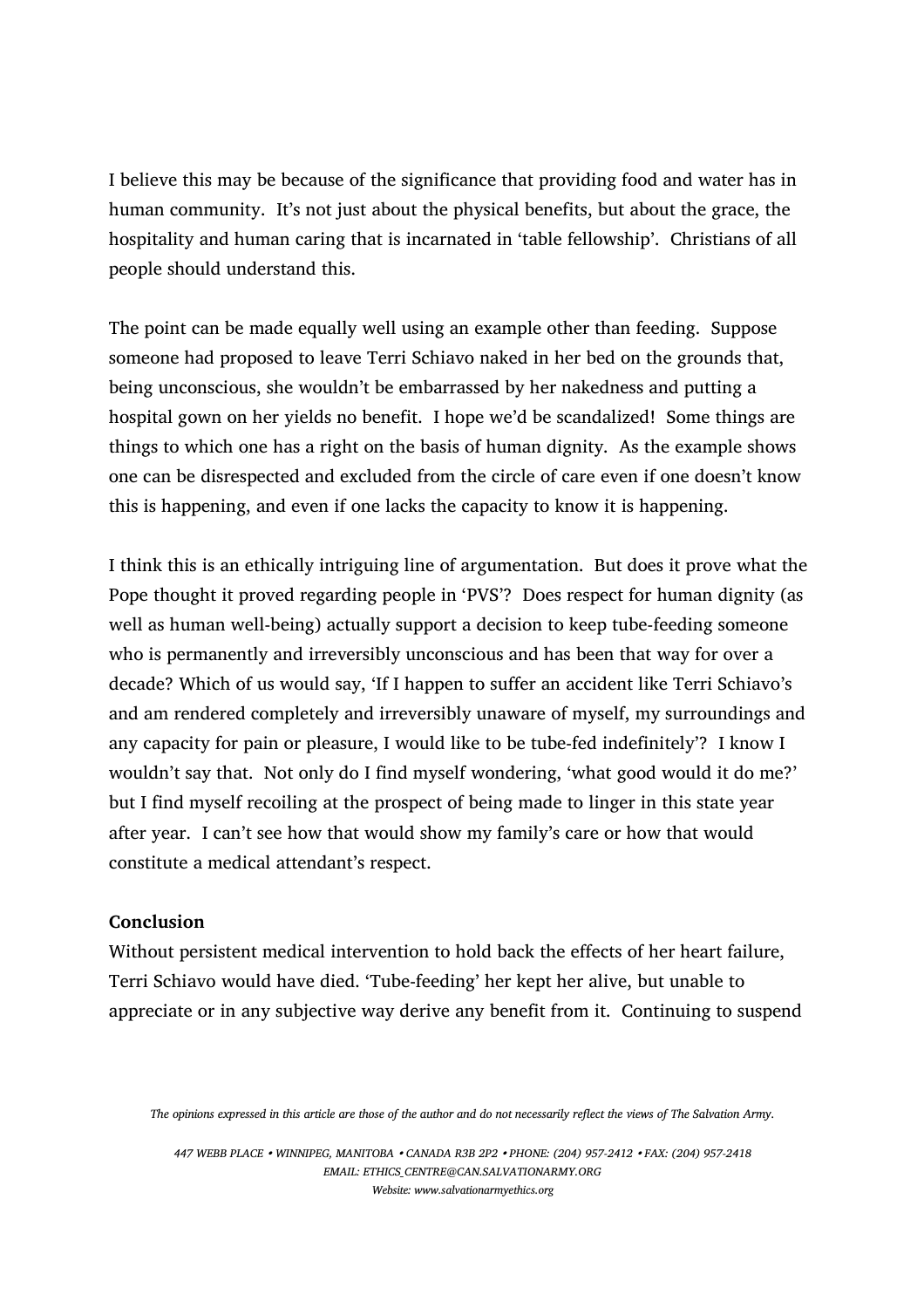her in this liminal condition for fourteen years distorted respect and care. It was not wrong to discontinue the feeding and let her die, I believe.

My greatest fear in saying this is that it will expose others who are disabled, poor, weak and already easily-overlooked to even greater vulnerability and social disregard. Christians need to decide not only with themselves in mind, but also bearing in mind the character of the community in which they live and die. My hope is that we don't really have to make it one or the other.<sup>8</sup>

#### End notes

 $\overline{a}$ 

<sup>1</sup> This is a revised version of an article that first appeared in *Horizons* (July-August, 2005), a publication of The Salvation Army, Canada & Bermuda Territory.

<sup>2</sup> Andrew Fergusson, 'Should tube-feeding be withdrawn in PVS?—a brief review of the issues'. This is chapter 6 of the euthanasia booklet published by the Christian Medical Fellowship and available on-line at cmf.org.uk.

3 Airedale NHS Trust v. Bland (4 Feb 1993). [1993] 2 WLR 316

<sup>4</sup> Benjamin Freedman, Duty and Healing: Foundations of a Jewish Bioethic (London: Routledge, 1999). It should also be noted that Freedman himself argues against this view as a strictly observant Orthodox rabbi.

<sup>5</sup> Pope John Paul II, 'Care for patients in a "permanent" vegetative state', Origins 33 (April 8, 2004): 737; 739-40.

6 In re Schiavo 90-2908GD-003 (Fla Cir Ct, Pinellas Co., 11 Feb 2000); cited in JE Perry, LR Churchill, and HS Kirshner, 'The Terri Schiavo case: legal, ethical and medical perspectives', Annals of Internal Medicine 2005; 143: 744-748.

7 I say 'may be' because the issues surrounding this allocution continue to be hotly contested in Catholic circles. While the literature is vast, a selection has been compiled in Christopher Tollefsen, Artificial Nutrition and Hydration: The New Catholic Debate (Springer, 2007).

<sup>8</sup> Interested readers are encouraged to explore the Center for Bioethics and Human Dignity on-line collection of articles advancing Christian perspectives on this and many other issues at cbhd.org.

#### For further reading

Kilner, John F. "Reflecting on the Death and Life of Terri Schiavo" (on-line article) access at cbhd.org/resources/endoflife/Kilner\_2005-03-31.htm

The opinions expressed in this article are those of the author and do not necessarily reflect the views of The Salvation Army.

447 WEBB PLACE WINNIPEG, MANITOBA CANADA R3B 2P2 PHONE: (204) 957-2412 FAX: (204) 957-2418 EMAIL: ETHICS\_CENTRE@CAN.SALVATIONARMY.ORG